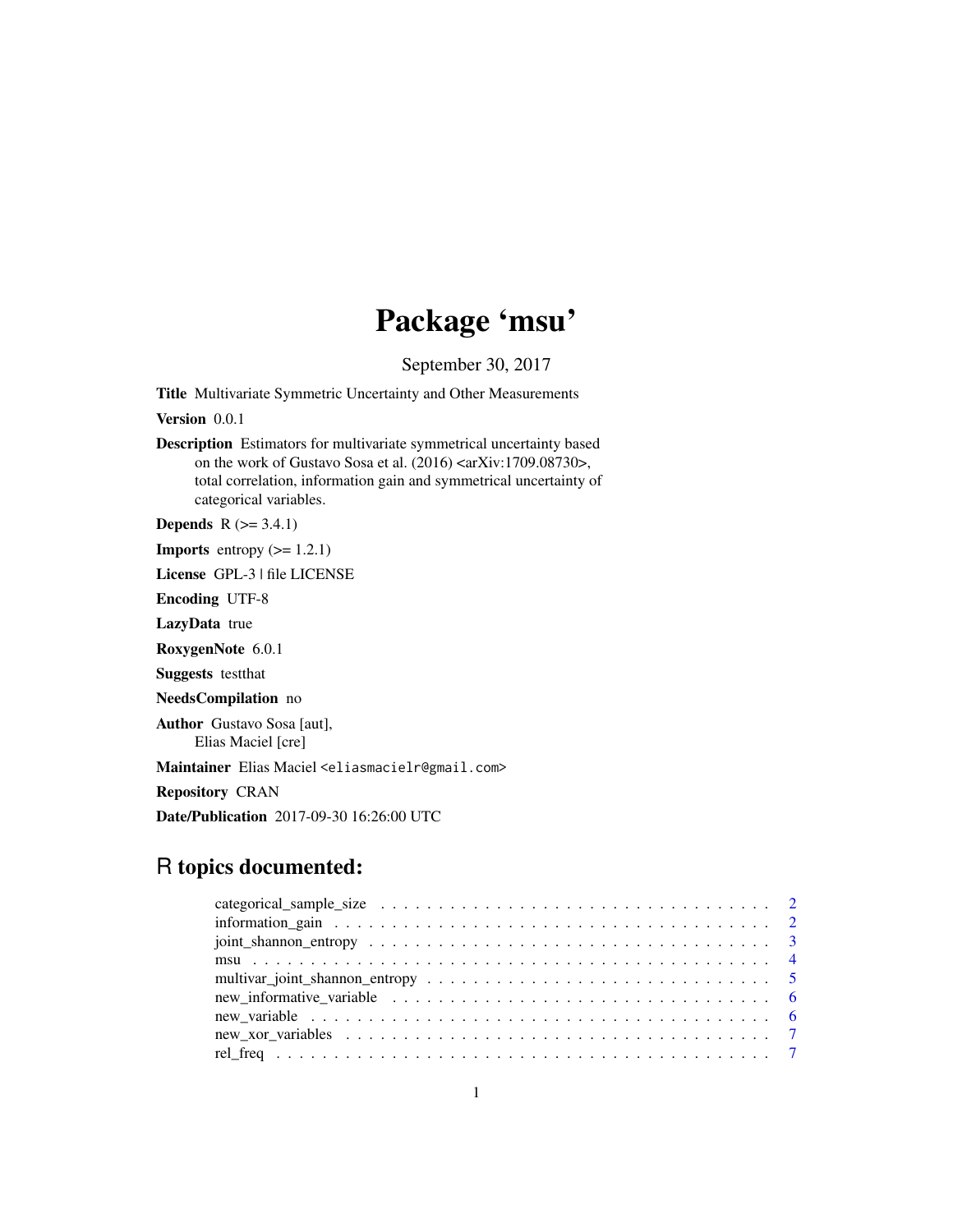<span id="page-1-0"></span>

| Index | 12 |  |
|-------|----|--|

categorical\_sample\_size

*Estimate the sample size for a variable in function of its categories.*

#### Description

Estimate the sample size for a variable in function of its categories.

#### Usage

```
categorical_sample_size(categories, increment = 10)
```
# Arguments

| categories | A vector containing the number of categories of each variable.               |
|------------|------------------------------------------------------------------------------|
| increment  | A number as a constant to which the sample size is incremented as a product. |

#### Value

The sample size for a categorical variable based on a ordered permutation heuristic approximation of its categories.

<span id="page-1-1"></span>information\_gain *Estimating information gain between two categorical variables.*

#### Description

Information gain (also called mutual information) is a measure of the mutual dependence between two variables (see [https://en.wikipedia.org/wiki/Mutual\\_information](https://en.wikipedia.org/wiki/Mutual_information)).

#### Usage

information\_gain(x, y)

 $IG(x, y)$ 

# Arguments

|          | A factor representing a categorical variable. |
|----------|-----------------------------------------------|
| <b>V</b> | A factor representing a categorical variable. |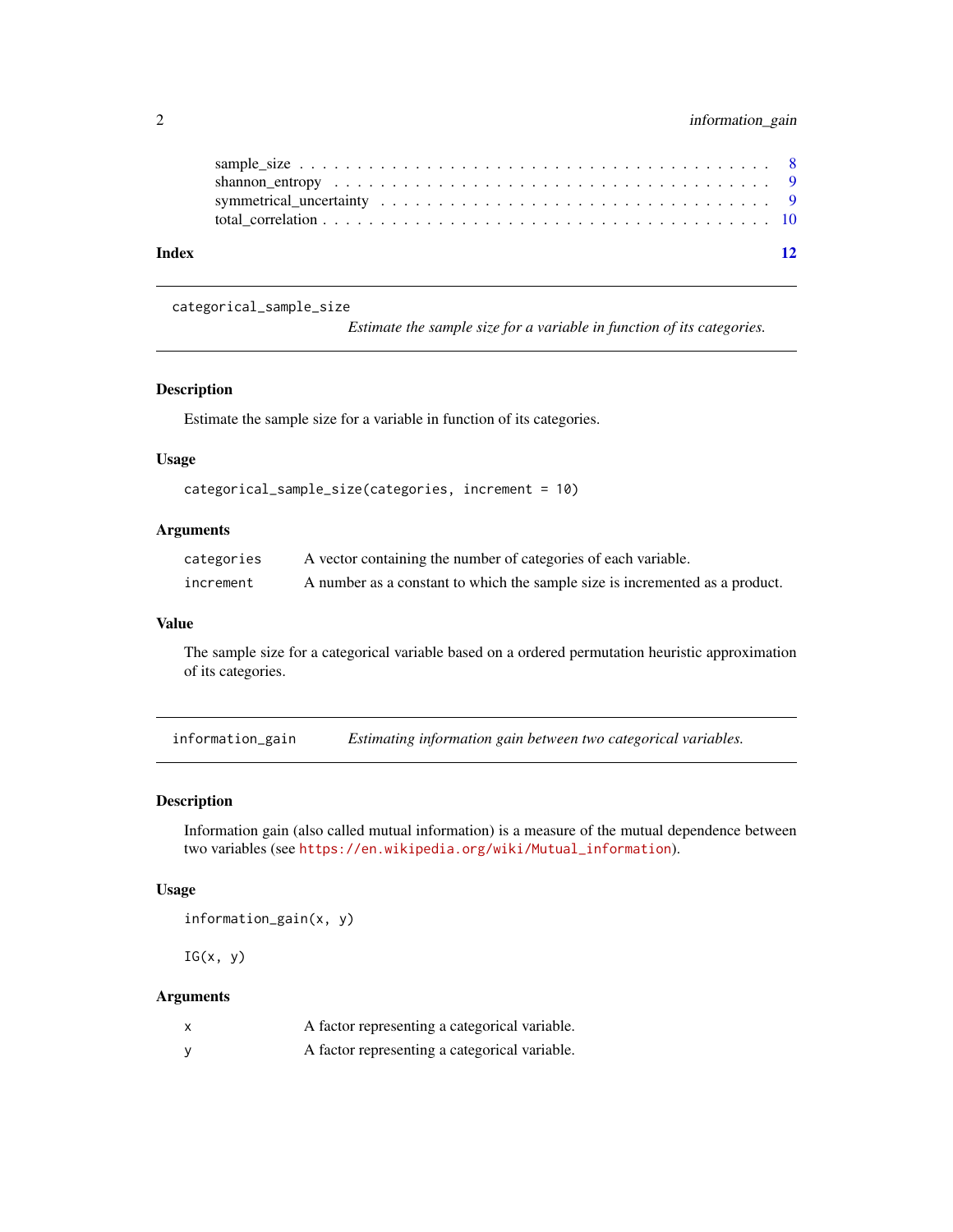<span id="page-2-0"></span>joint\_shannon\_entropy 3

#### Value

Information gain estimation based on Sannon entropy for variables x and y.

#### Examples

```
information_gain(factor(c(0,1)), factor(c(1,0)))
information_gain(factor(c(0,0,1,1)), factor(c(0,1,1,1)))
information\_gain(factor(c(\theta, \theta, 1,1)), factor(c(\theta, 1, \theta, 1)))## Not run:
information_gain(c(0,1), c(1,0))
## End(Not run)
```
<span id="page-2-1"></span>joint\_shannon\_entropy *Estimation of the Joint Shannon entropy for two categorical variables.*

#### Description

The joint Shannon entropy provides an estimation of the measure of uncertainty between two random variables (see [https://en.wikipedia.org/wiki/Joint\\_entropy](https://en.wikipedia.org/wiki/Joint_entropy)).

#### Usage

joint\_shannon\_entropy(x, y)

joint\_H(x, y)

# Arguments

| A factor as the represented categorical variable. |
|---------------------------------------------------|
| A factor as the represented categorical variable. |

#### Value

Joint Shannon entropy estimation for variables x and y.

#### See Also

[shannon\\_entropy](#page-8-1) for the entropy for a single variable and [multivar\\_joint\\_shannon\\_entropy](#page-4-1) for the entropy associated with more than two random variables.

# Examples

```
joint_shannon_entropy(factor(c(0,0,1,1)), factor(c(0,1,0,1)))
joint_shannon_entropy(factor(c('a','b','c')), factor(c('c','b','a')))
## Not run:
joint_shannon_entropy(1)
joint_shannon_entropy(c('a','b'), c('d','e'))
```
## End(Not run)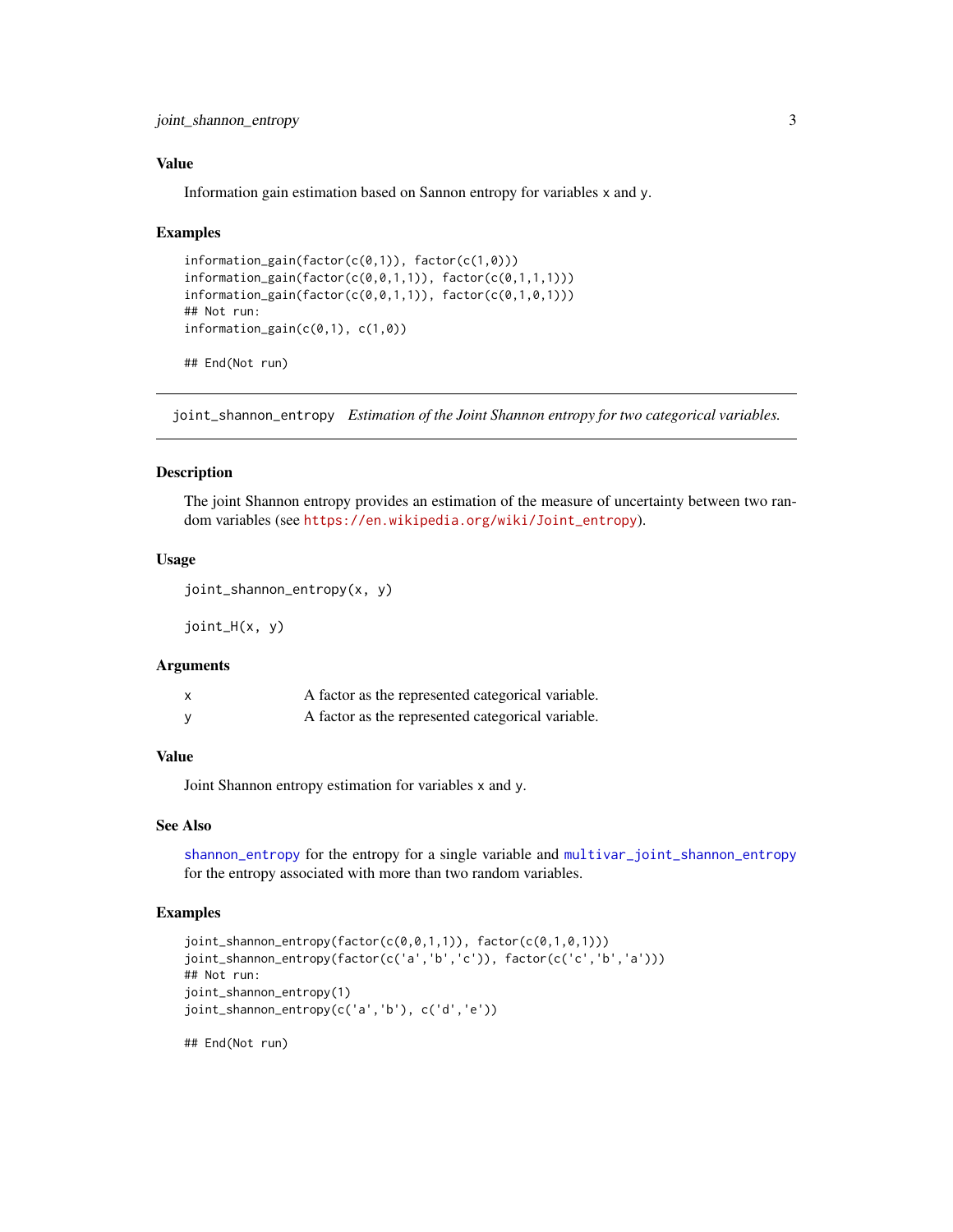#### <span id="page-3-1"></span><span id="page-3-0"></span>Description

MSU is a generalization of symmetrical uncertainty ([SU](#page-8-2)) where it is considered the interaction between two or more variables, whereas SU can only consider the interaction between two variables. For instance, consider a table with two variables X1 and X2 and a third variable, Y (the class of the case), that results from the logical XOR operator applied to X1 and X2

| X1 | X2     | Y |
|----|--------|---|
| 0  | $_{0}$ | 0 |
| 0  | 1      | 1 |
| 1  | 0      | 1 |
| 1  | 1      | 0 |

For this case

$$
MSU(X1, X2, Y) = 0.5.
$$

This, in contrast to the measurements obtained by SU of the variables X1 and X2 against Y,

 $SU(X1, Y) = 0$ 

and

$$
SU(X2,Y) = 0.
$$

#### Usage

msu(table\_variables, table\_class)

#### Arguments

table\_variables A list of factors as categorical variables.

table\_class A factor representing the class of the case.

#### Value

Multivariate symmetrical uncertainty estimation for the variable set {table\_variables, table\_class}. The result is rounded to 7 decimal places.

# See Also

[symmetrical\\_uncertainty](#page-8-2)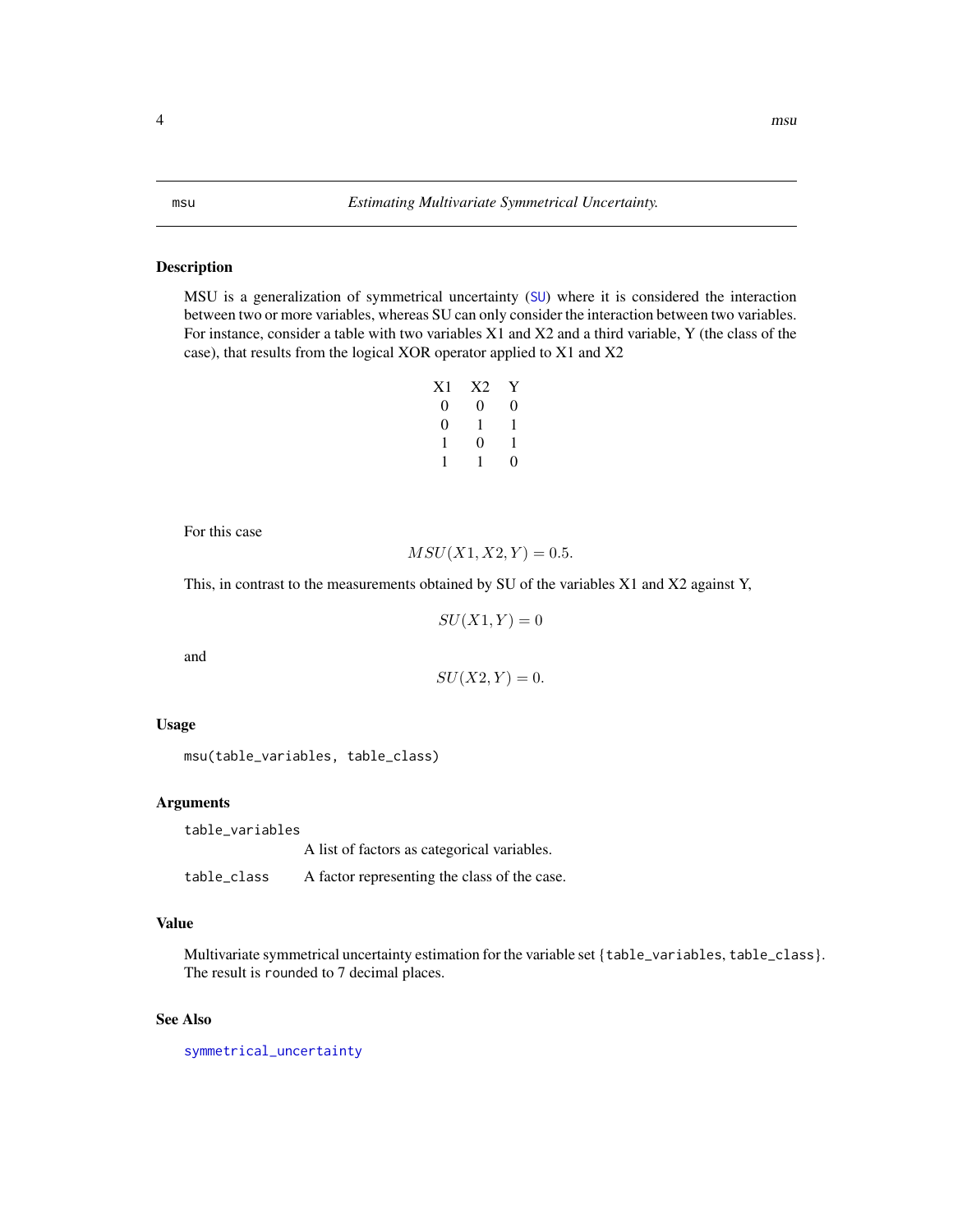#### <span id="page-4-0"></span>Examples

```
# completely predictable
msu(list(factor(c(0,0,1,1))), factor(c(0,0,1,1)))
# XOR
msu(list(factor(c(\theta, \theta, 1, 1)), factor(c(\theta, 1, \theta, 1)))), factor(c(\theta, 1, 1, \theta)))## Not run:
msu(c(factor(c(0,0,1,1)), factor(c(0,1,0,1))), factor(c(0,1,1,0)))msu(list(factor(c(0,0,1,1)), factor(c(0,1,0,1))), c(0,1,1,0))## End(Not run)
```
<span id="page-4-1"></span>multivar\_joint\_shannon\_entropy

*Estimation of joint Shannon entropy for a set of categorical variables.*

#### Description

The multivariate joint Shannon entropy provides an estimation of the measure of the uncertainty associated with a set of variables (see [https://en.wikipedia.org/wiki/Joint\\_entropy](https://en.wikipedia.org/wiki/Joint_entropy)).

#### Usage

multivar\_joint\_shannon\_entropy(table\_variables, table\_class)

```
multivar_joint_H(table_variables, table_class)
```
#### Arguments

| table variables |                                              |
|-----------------|----------------------------------------------|
|                 | A list of factors as categorical variables.  |
| table class     | A factor representing the class of the case. |

#### Value

Joint Shannon entropy estimation for the variable set table.variables, table.class.

#### See Also

[shannon\\_entropy](#page-8-1) for the entropy for a single variable and [joint\\_shannon\\_entropy](#page-2-1) for the entropy associated with two random variables.

#### Examples

```
multivar_joint_shannon_entropy(list(factor(c(0,1)), factor(c(1,0))),
    factor(c(1,1)))
```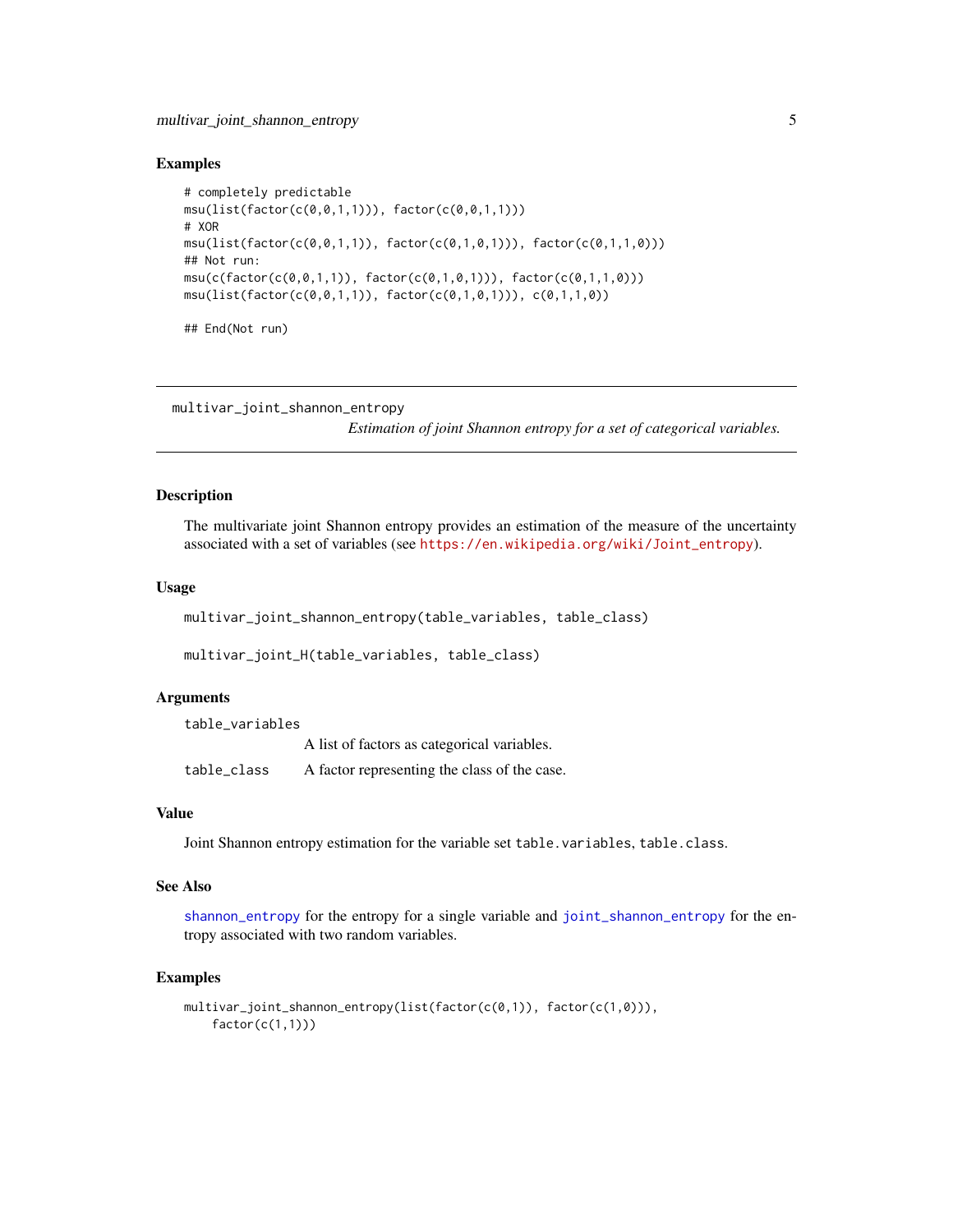```
new_informative_variable
```
*Create an informative uniform categorical random variable.*

#### Description

The sampling for the items of the created variable is done with replacement.

# Usage

```
new_informative_variable(variable_labels, variable_class,
  information_level = 1)
```
# Arguments

variable\_labels A factor as the labels for the new informative variable. variable\_class A factor as the class of the variable. information\_level A integer as the information level of the new variable.

### Value

A factor that represents an informative uniform categorical random variable created using the Kononenko method.

new\_variable *Create a uniform categorical random variable.*

#### Description

The sampling for the items of the created variable is done with replacement.

# Usage

```
new_variable(elements, n)
```
# Arguments

| elements | A vector with the elements from which to choose to create the variable.    |
|----------|----------------------------------------------------------------------------|
|          | An integer indicating the number of items to be contained in the variable. |

# Value

A factor that represents a uniform categorical variable.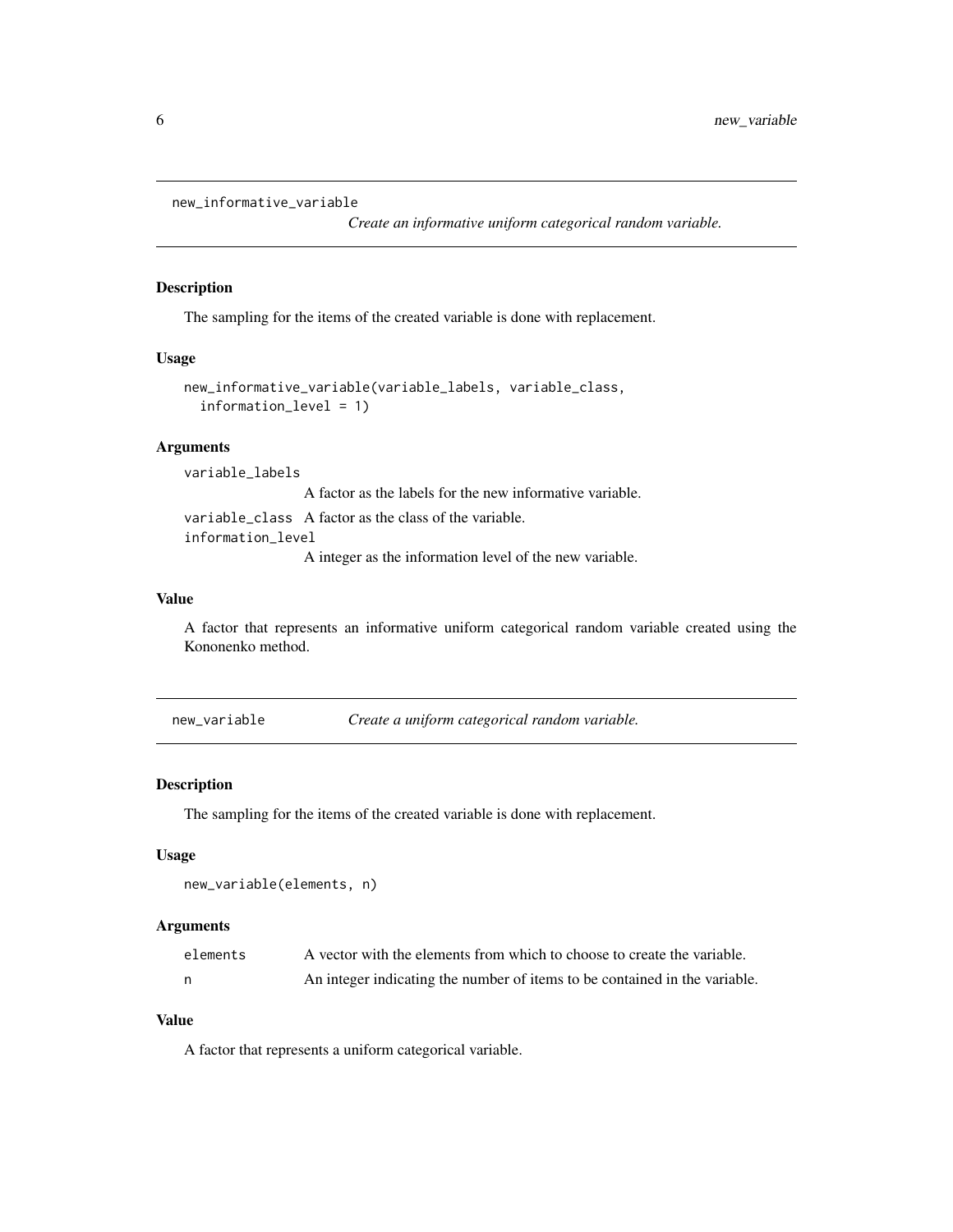# <span id="page-6-0"></span>new\_xor\_variables 7

# Examples

```
new_variable(c(0,1), 4)
new_variable(c('a','b','c'), 10)
```
new\_xor\_variables *Create a set of categorical variables using the logical XOR operator.*

#### Description

Create a set of categorical variables using the logical XOR operator.

# Usage

```
new_xor_variables(n_variables = 2, n_instances = 1000, noise = 0)
```
# Arguments

| n_variables | An integer as the number of variables to be created. It is the number of column<br>variables of the table, an additional column is added as a result of the XOR<br>operator over the instances. |
|-------------|-------------------------------------------------------------------------------------------------------------------------------------------------------------------------------------------------|
| n_instances | An integer as the number of instances to be created. It is the number of rows of<br>the table.                                                                                                  |
| noise       | A float number as the noise level for the variables.                                                                                                                                            |

#### Value

A set of random variables constructed using the logical XOR operator.

# Examples

```
new_xor_variables(2, 4, 0)
new_xor_variables(5, 10, 0.5)
```

|  |  | rel_freq | Relative freque |  |  |
|--|--|----------|-----------------|--|--|
|--|--|----------|-----------------|--|--|

# ency of values of a categorical variable.

# Description

Relative frequency of values of a categorical variable.

# Usage

rel\_freq(variable)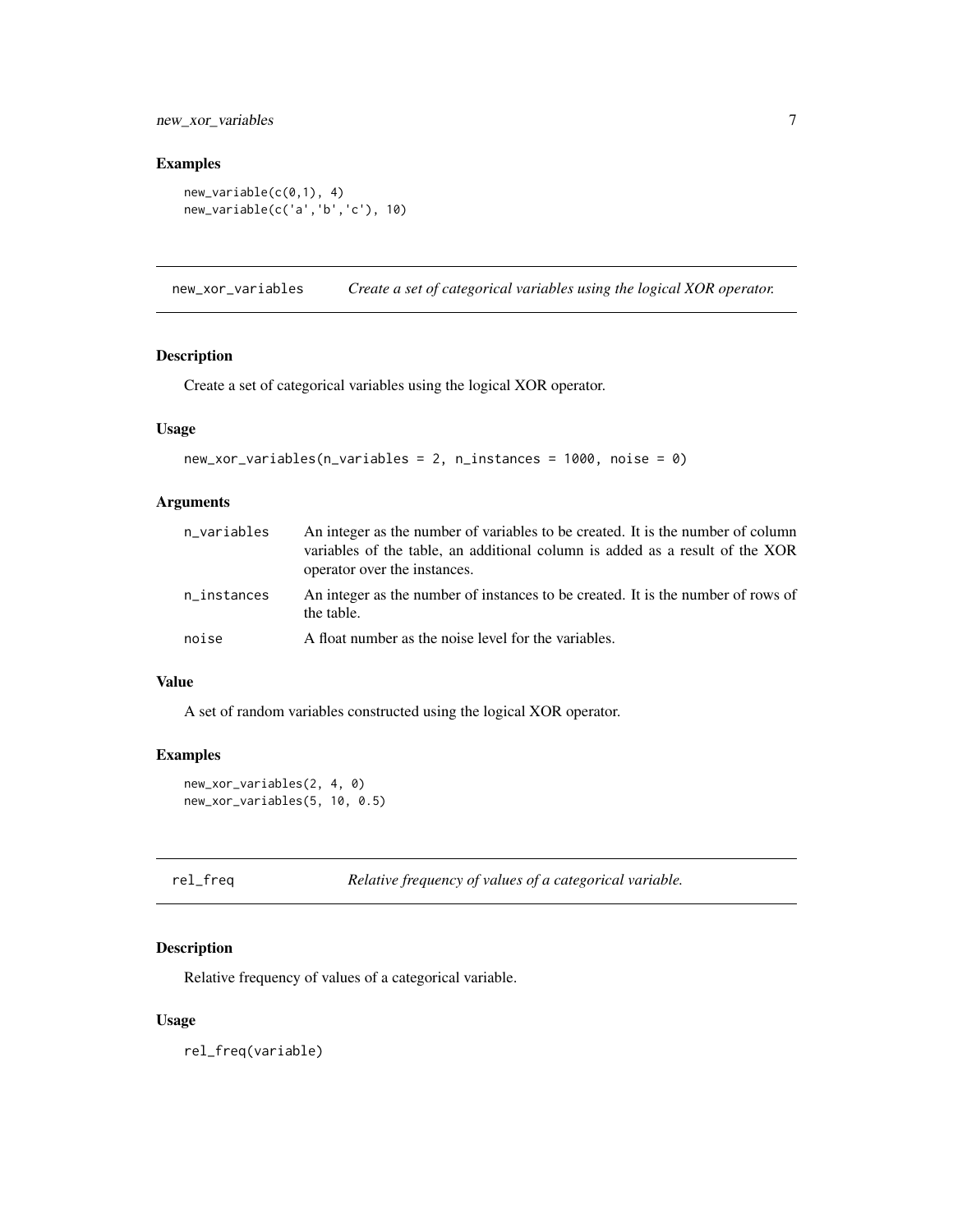#### <span id="page-7-0"></span>Arguments

variable A factor as a categorical variable

# Value

Relative frecuency distribution table for the values in variable.

# Examples

```
rel_freq(factor(c(0,1)))
rel_freq(factor(c('a','a','b')))
## Not run:
rel_freq(c(0,1))## End(Not run)
```
sample\_size *Estimate the sample size for a categorical variable.*

# Description

Estimate the sample size for a categorical variable.

# Usage

sample\_size(max, min = 1,  $z = 1.96$ , error = 0.05)

# Arguments

| max   | A number as the maximum value of the possible categories. |
|-------|-----------------------------------------------------------|
| min   | A number as the minimum value of the possible categories. |
| z     | A number as the confidence coefficient.                   |
| error | Admissible sampling error.                                |

#### Value

The sample size for a categorical variable based on a variance heuristic approximation.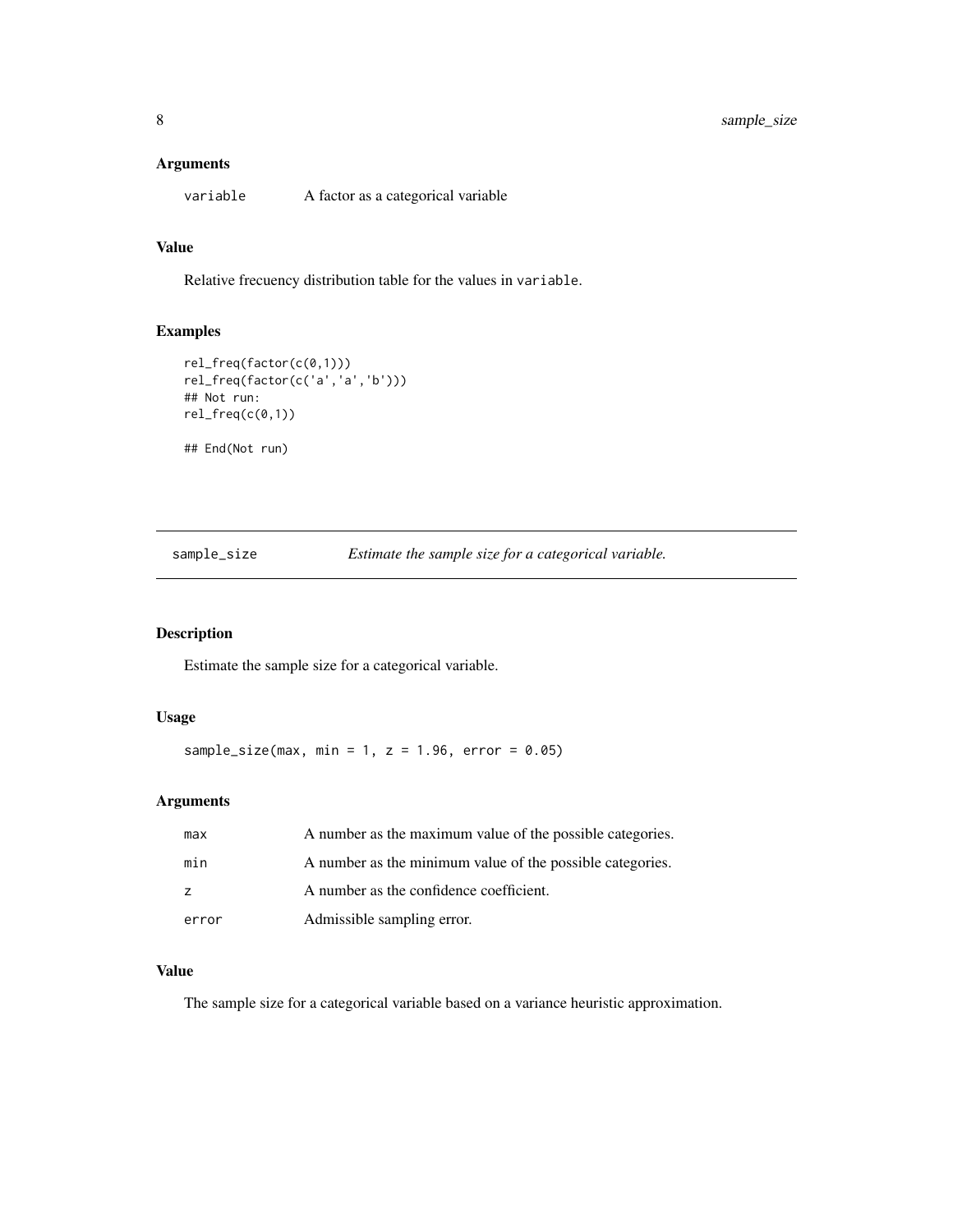<span id="page-8-1"></span><span id="page-8-0"></span>

#### Description

The Shannon entropy estimates the average minimum number of bits needed to encode a string of symbols, based on the frequency of the symbols (see [http://www.bearcave.com/misl/misl\\_](http://www.bearcave.com/misl/misl_tech/wavelets/compression/shannon.html) [tech/wavelets/compression/shannon.html](http://www.bearcave.com/misl/misl_tech/wavelets/compression/shannon.html)).

#### Usage

shannon\_entropy(x)

 $H(x)$ 

# Arguments

x A factor as the represented categorical variable.

#### Value

Shannon entropy estimation of the categorical variable.

# Examples

```
shannon_entropy(factor(c(1,0)))
shannon_entropy(factor(c('a','b','c')))
## Not run:
shannon_entropy(1)
shannon_entropy(c('a','b','c'))
```
## End(Not run)

<span id="page-8-2"></span>symmetrical\_uncertainty

*Estimating Symmetrical Uncertainty of two categorical variables.*

#### Description

Symmetrical uncertainty (SU) is the product of a normalization of the information gain ([IG](#page-1-1)) with respect to entropy. SU(X,Y) is a value in the range [0,1], where  $SU(X, Y) = 0$  if X and Y are totally independent and  $SU(X, Y) = 1$  if X and Y are totally dependent.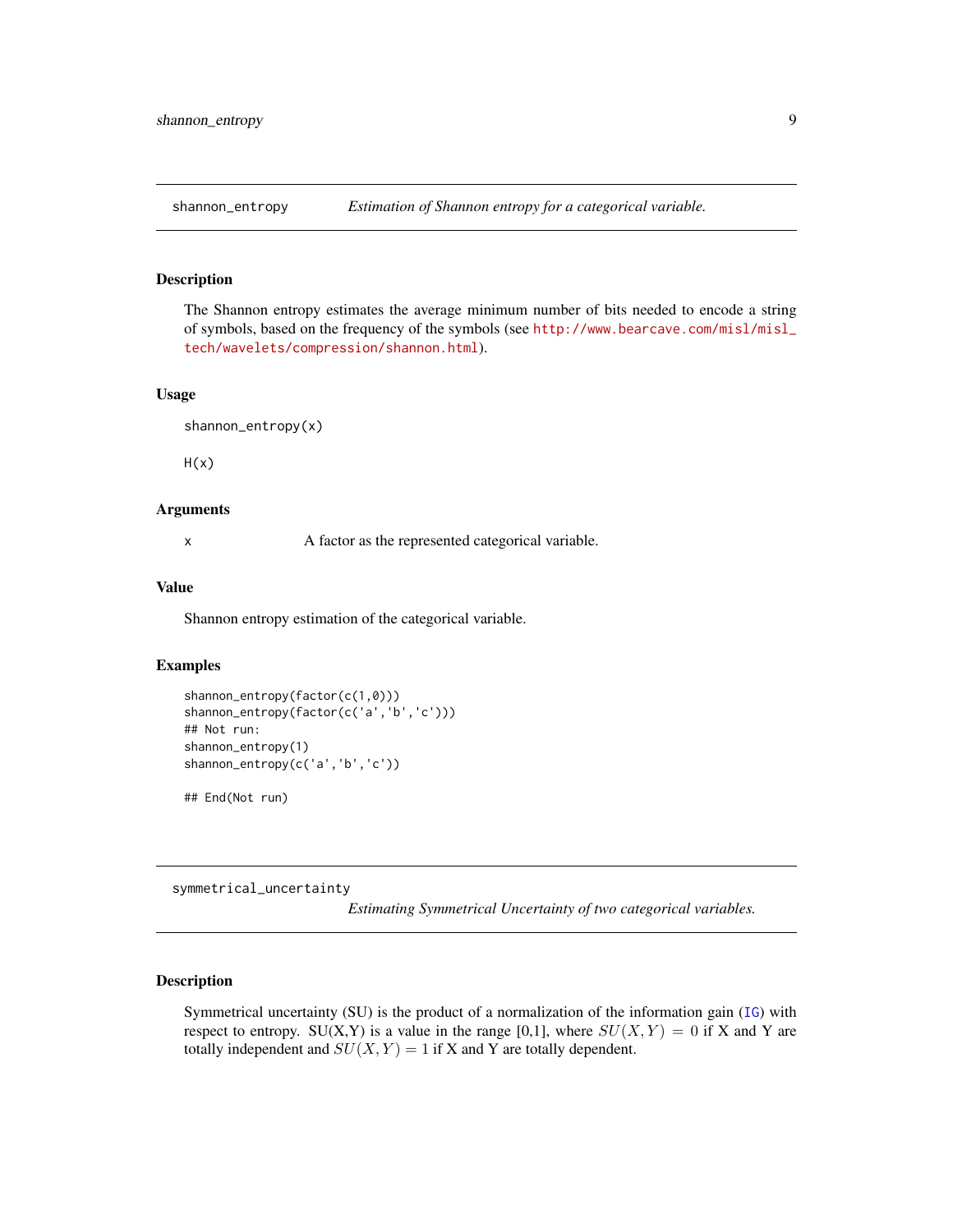#### Usage

```
symmetrical_uncertainty(x, y)
```
 $SU(x, y)$ 

# Arguments

| A factor as the represented categorical variable. |
|---------------------------------------------------|
| A factor as the represented categorical variable. |

# Value

Symmetrical uncertainty estimation based on Sannon entropy. The result is rounded to 7 decimal places.

# See Also

[msu](#page-3-1)

# Examples

```
# completely predictable
symmetrical_uncertainty(factor(c(0,1,0,1)), factor(c(0,1,0,1)))
# XOR factor variables
symmetrical_uncertainty(factor(c(0,0,1,1)), factor(c(0,1,1,0)))
symmetrical_uncertainty(factor(c(0,1,0,1)), factor(c(0,1,1,0)))
## Not run:
symmetrical_uncertainty(c(0,1,0,1), c(0,1,1,0))
```

```
## End(Not run)
```
total\_correlation *Estimation of total correlation for a set of categorical random variables.*

# Description

Total Correlation is a generalization of information gain ([IG](#page-1-1)) to measure the dependency of a set of categorical random variables (see [https://en.wikipedia.org/wiki/Total\\_correlation](https://en.wikipedia.org/wiki/Total_correlation)).

# Usage

```
total_correlation(table_variables, table_class)
```
C(table\_variables, table\_class)

<span id="page-9-0"></span>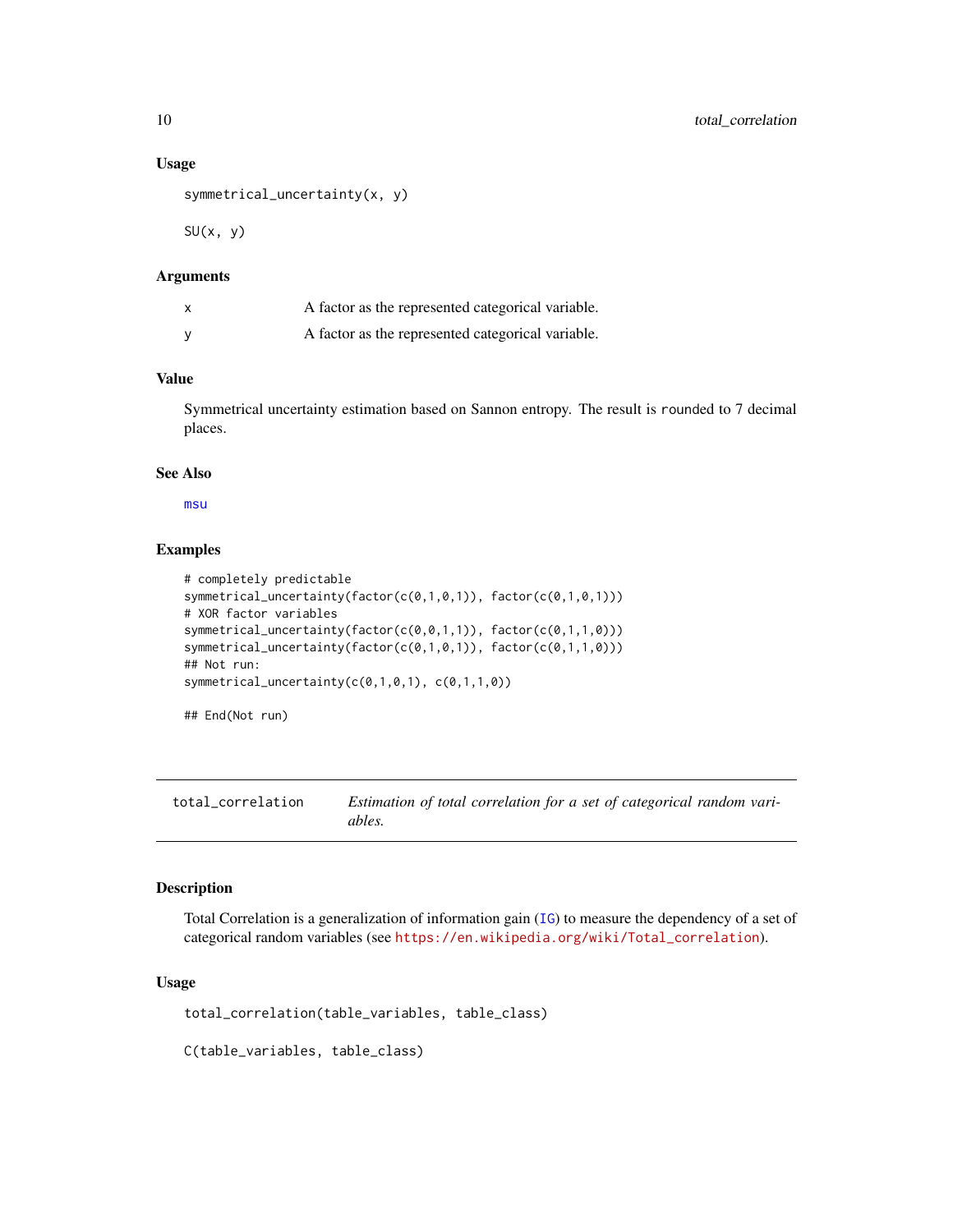total\_correlation 11

# Arguments

| table variables |                                              |
|-----------------|----------------------------------------------|
|                 | A list of factors as categorical variables.  |
| table_class     | A factor representing the class of the case. |

# Value

Total correlation estimation for the variable set table.variables, table.class.

# Examples

```
total_correlation(list(factor(c(0,1)), factor(c(1,0))), factor(c(0,0)))
total_correlation(list(factor(c('a','b')), factor(c('a','b'))),
   factor(c('a','b')))
## Not run:
total_correlation(list(factor(c(0,1)), factor(c(1,0))), c(0,0))
total_correlation(c(factor(c(0,1)), factor(c(1,0))), c(0,0))
```
## End(Not run)